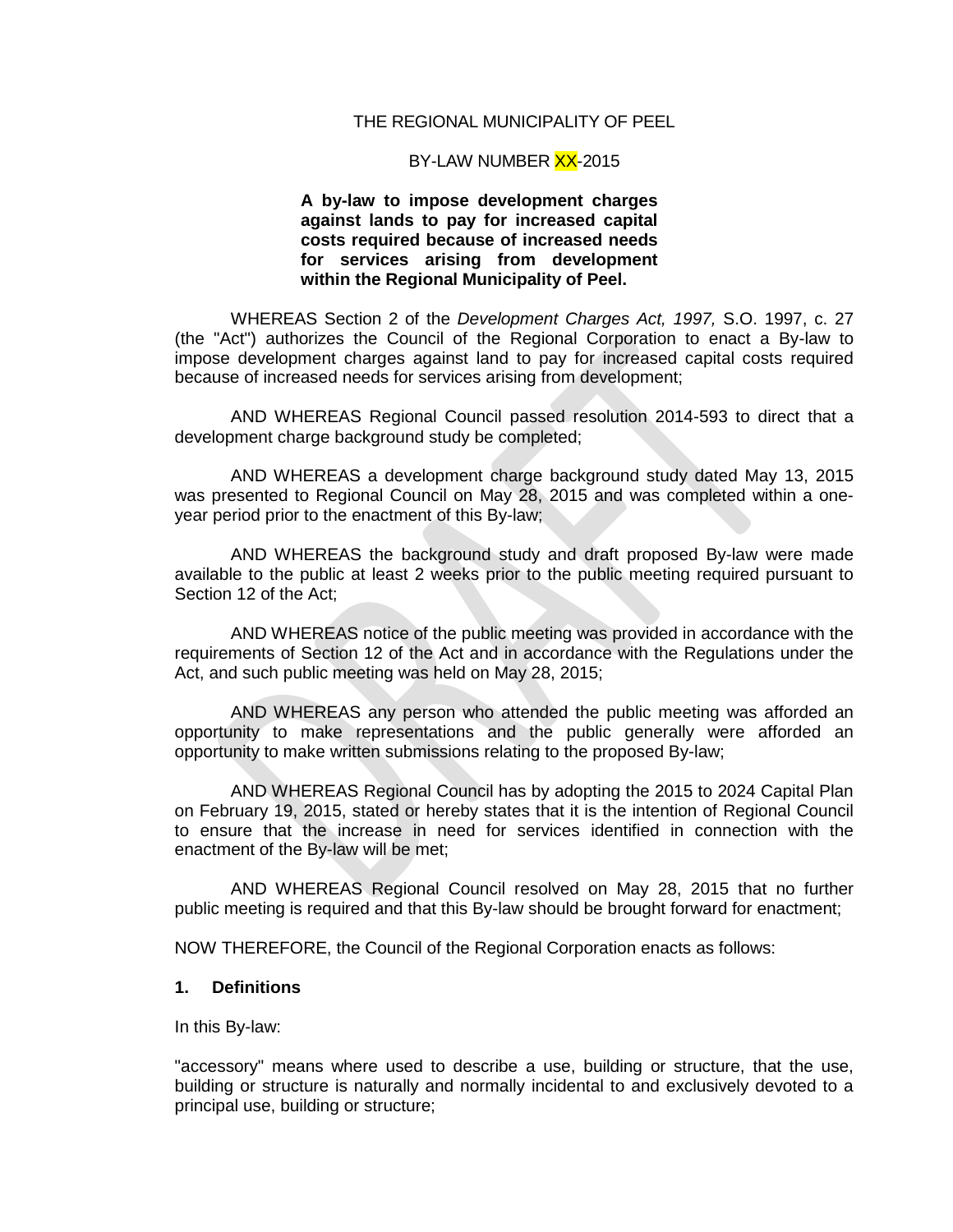"Act" means the *Development Charges Act, 1997*, S.O. 1997, c. 27;

"agricultural society" means an agricultural society within the meaning of Part III of the *Agricultural and Horticultural Organizations Act*, R.S.O. 1990, c. A.9;

"agricultural use" means a use for the purpose of animal husbandry, dairying, fallow, field crops, removal of sod, forestry, fruit farming, horticulture, market gardening, pasturage, poultry keeping and any other use customarily carried on for the purposes of a bona fide farming operation, but does not include a residential use on lands that are developed for an agricultural use;

"air supported structure" means an air supported structure as defined in the *Building Code Act*;

"apartment" means:

- (a) a dwelling unit in a duplex, triplex, or double duplex;
- (b) a dwelling unit in a mixed use building not exceeding three storeys in height;
- (c) a dwelling unit in a building exceeding three storeys in height where such dwelling unit is served by an enclosed principal entrance from the street level which is common to three or more other dwelling units; or
- (d) a dwelling unit in a special care/special needs facility;

"area municipality" means the City of Mississauga, the City of Brampton or the Town of Caledon;

"back-to-back townhouse" means a dwelling unit in a residential building containing four or more dwelling units separated vertically by a common wall, including a rear common wall, that do not have rear yards;

"building or structure" means a building or structure occupying an area greater than 10 square metres consisting of a wall, roof and floor or any of them or a structural system serving the function thereof, including an air supported structure, mezzanine or exterior storage tank, but does not include:

- (1) a canopy as defined in the *Building Code Act* which has a surface area of less than 100 square metres;
- (2) an exterior storage tank where such storage tank constitutes an accessory use;
- (3) a farm building; or
- (4) a free-standing roof-like structure constructed on lands used for a gas bar or a service station;

"Building Code Act" means the *Building Code Act, 1992*, S.O. 1992, c. 23 and all regulations thereunder including the Ontario Building Code;

"Chief Financial Officer" means the Chief Financial Officer of the Region or the person acting in that capacity from time to time;

"college" has the same meaning as defined in Section 171.1 of the *Education Act*, R.S.O. 1990, c. E.2;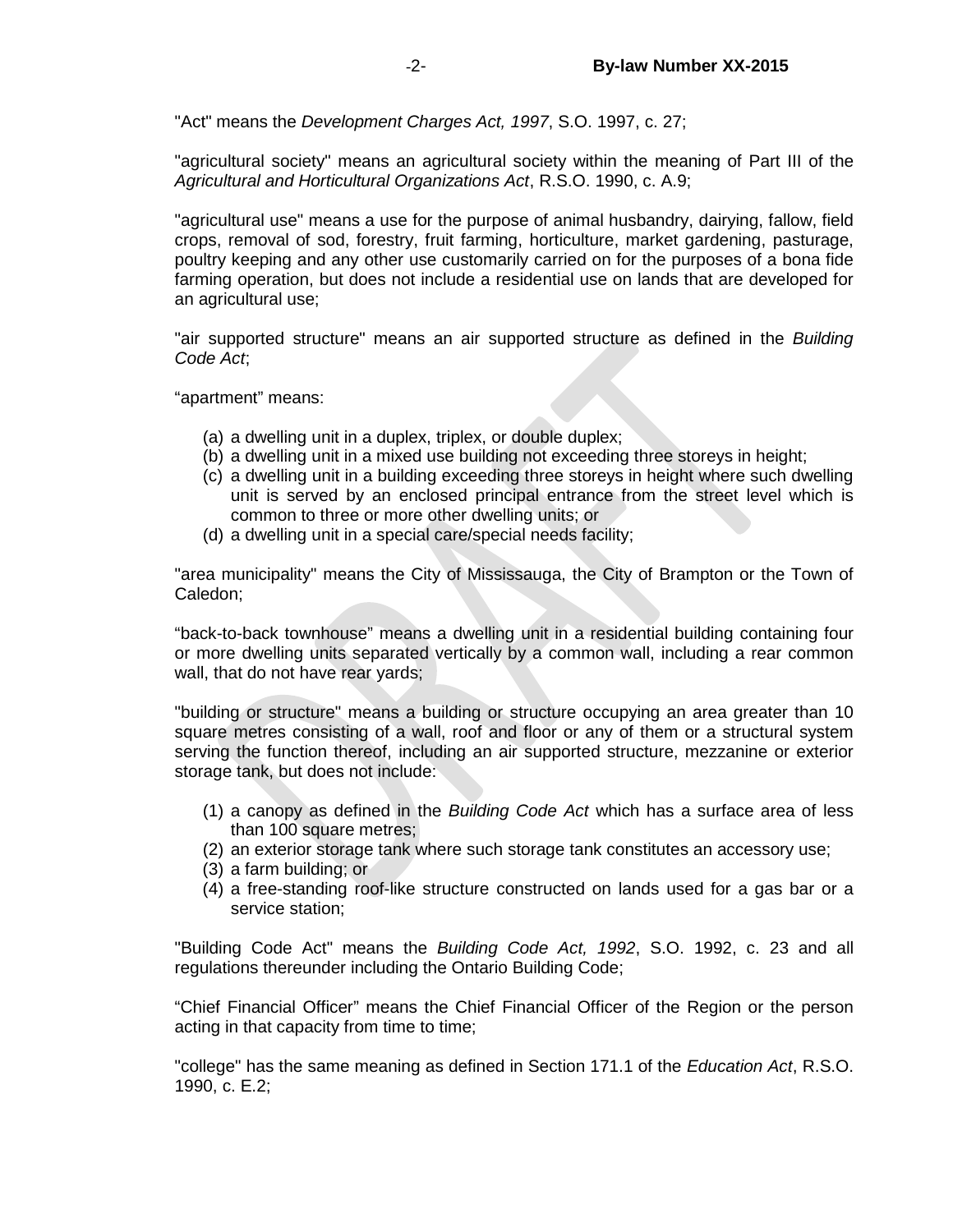"development" means the construction, erection or placing of one or more buildings or structures on land or the making of an addition or alteration to a building or structure that has the effect of increasing the size or usability thereof, and includes redevelopment, but does not include such actions or redevelopment in relation to a temporary building or structure as defined in this By-law;

"development charge" means a charge imposed pursuant to this By-law;

"distribution centre" means a building or structure primarily used for the storage and distribution of goods, wares, merchandise, substances, articles or things;

"district school board" has the same meaning as defined in the *Education Act*, R.S.O. 1990, c. E.2;

"double duplex" means a residential building that consists of two duplexes attached to each other;

"duplex" means a residential building that is divided horizontally into two separate dwelling units, each of which has a separate entrance either directly or through a common vestibule;

"dwelling unit" means one or more habitable rooms designed, occupied or intended to be occupied as living quarters for a single family or single household and shall, as minimum standard, contain sanitary facilities, accommodation for sleeping and a kitchen, and for the purposes of this By-law, shall be deemed to include a special care/special needs dwelling;

"existing industrial building" has the meaning prescribed for it under the Regulation;

"farm building" means a farm building as defined in the *Building Code Act*;

"floor" includes a paved, concrete, wooden, gravel or dirt floor;

"grade" means the average level of proposed or finished ground adjoining a building or structure at all exterior walls;

"gross floor area" means the total floor area, measured between the outside of exterior walls or between the outside of exterior walls and the centre line of party walls dividing the building from another building of all floors above the average level of finished ground adjoining the building at its exterior walls;

"hospital" has the same meaning as defined in the *Public Hospitals Act*, R.S.O. 1990, c. P.40;

"industrial" means land, buildings or structures used or designed or intended for use for or in connection with manufacturing, producing or processing of raw goods, warehousing or bulk storage of goods, distribution centre, truck terminal, research or development in connection with manufacturing, producing or processing of raw goods, storage, and includes office uses and the sale of commodities to the general public where such uses are accessory to an industrial use, but does not include a building used exclusively for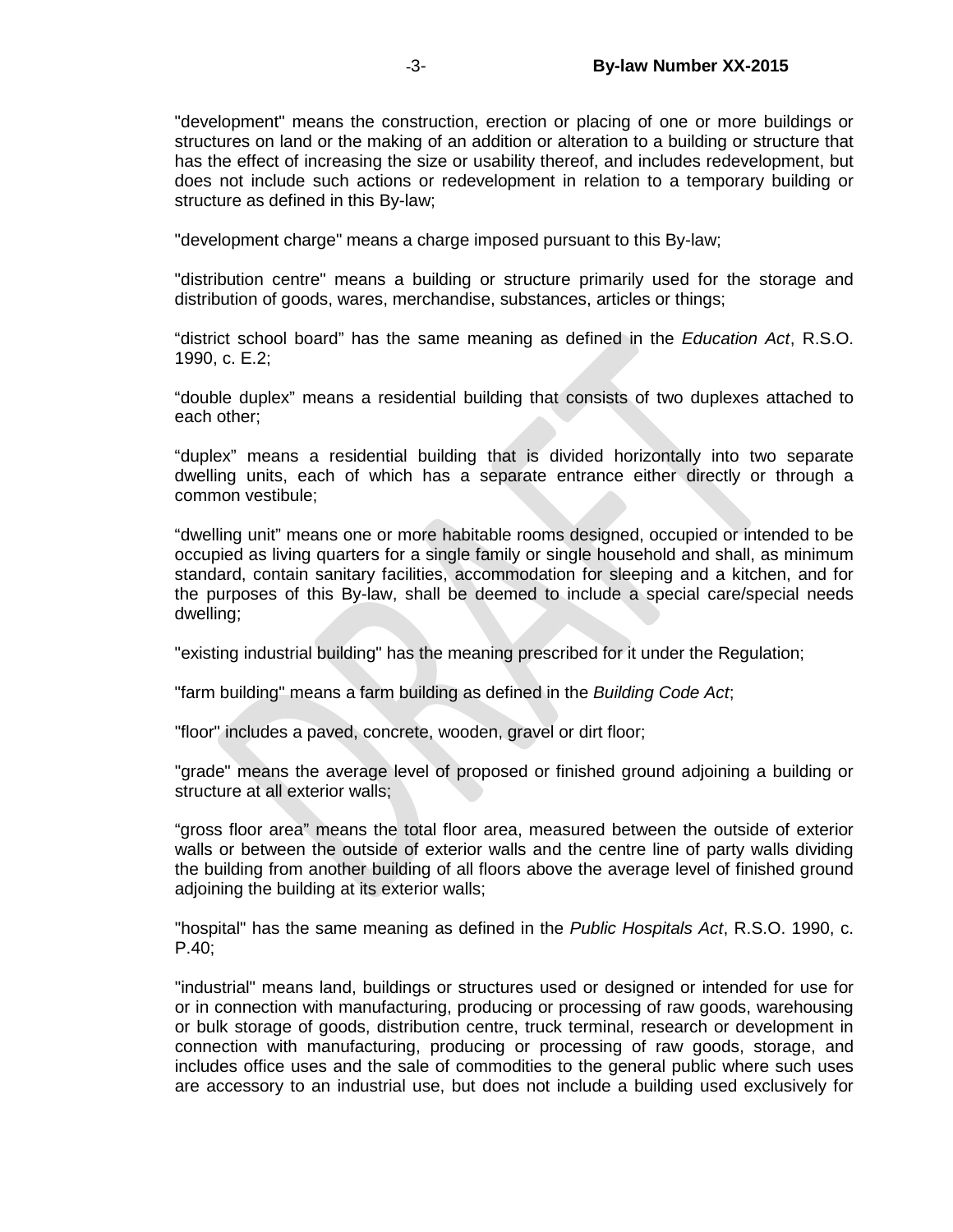office or administrative purposes unless it is attached to an industrial building or structure as defined above; and does not include a retail warehouse;

"land" means real property including any buildings, structures or other fixtures situated thereon;

"local board" means a public utility commission, transportation commission, public library board, board of park management, local Board of Health, Police Services Board, planning board or any other board, commission, committee, body or local authority established or exercising any power or authority under any general or special act with respect to any of the affairs or purposes of an area municipality or of the Region, but does not include a conservation authority established under the *Conservation Authorities Act*, R.S.O. 1990, c. C.27;

"mezzanine" has the same meaning as defined in the *Building Code Act, 1992*, S.O. 1992, c. 23;

"mixed use" means a use or intended use of the same land, building or structure for any two or more uses defined in this By-law;

"mobile temporary sales trailer" means a trailer that is designed to be made mobile, is placed without a foundation on land and is used exclusively for new residential sales, and concrete piers or sono tubes are deemed not to be foundations for the purposes of this definition;

"non-industrial use" means any use, whether actual or intended, of land, buildings or structures or parts thereof, other than residential or industrial use as those terms are defined in this section, and includes a retail warehouse and a facility for the storage of goods by members of the public for a fee;

"non-residential use" means any use, whether actual or intended, of land, buildings or structures, or parts thereof, other than for residential use as that term is defined in this section;

"other residential" means a residential use that is not a single-detached residence, a semi-detached residence, an apartment, or a small unit;

"owner" means the registered owner of land, or the owner's authorized representative, who has applied for one or more of the development approvals enumerated in Subsection 4(1);

"protracted" means in relation to a temporary building or structure, the continuation of its construction, erection, placement on land, alteration or addition for a continuous period exceeding eight months;

"redevelopment" means the construction, erection or placing of one or more buildings or structures on land where all or part of the building or structure has previously been demolished on such land, or the circumstance where one or more existing buildings or structures undergo a change of use;

"Region" means The Regional Municipality of Peel;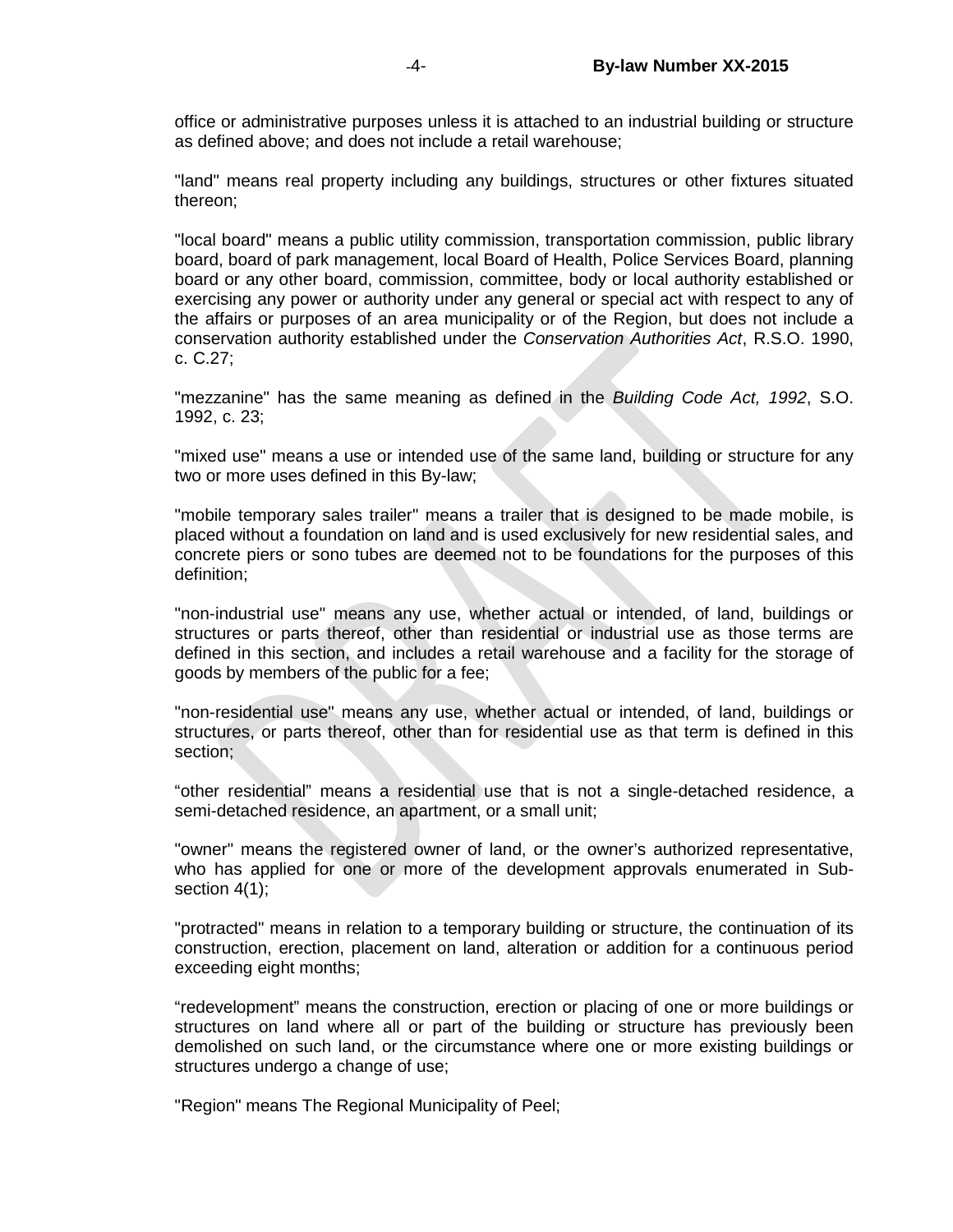"Regional Area" means the area included within an area municipality at the time a development charge pursuant to this By-law is imposed;

"Regulation" means O. Reg. 82/98 under the Act;

"religious organization" has the same meaning as defined in the *Religious Organizations' Lands Act*, R.S.O. 1990, c. R.23;

"residential" means in relation to use or development, that which is designed, intended to be used or is used as living accommodation for one or more individuals;

"retail business" means the selling or offering for sale of goods or services by retail;

"semi-detached residence" means a residential building divided vertically, into two separate dwelling units, with at least 50 per cent of the above-grade area of a main wall on one side of each dwelling unit attached to or the same as a main wall on one side of the other dwelling unit;

"service" means a service designated in this By-law or under an agreement pursuant to Section 44 of the Act;

"single detached residence" means a residential building which contains a single dwelling unit, that is not attached to other buildings;

"small residential unit" means any dwelling unit having a total floor area less than or equal to 750 sq. ft.;

"special care/special needs facility" means a building intended for residential use containing more than three dwelling units, which units have a common enclosed entrance from street level, where the occupants have the right to use in common halls, stairs, yards, common rooms and accessory buildings, which units may or may not have exclusive sanitary and/or culinary facilities and are designed to accommodate individuals with special needs, including independent long-term living arrangements, where support for services such as meal preparation, grocery shopping, laundry, housekeeping, nursing, respite care and attendant services are provided at various levels, and includes retirement homes and nursing homes;

"stacked townhouse" means a dwelling unit that is not an apartment in a residential building containing more than four dwelling units where each dwelling unit is separated horizontally from at least one other dwelling unit and vertically by at least one other dwelling unit by a common wall;

"temporary building or structure" means a building or structure constructed, erected or placed on land for a continuous period not exceeding eight months, or an addition or alteration to a building or structure that has the effect of increasing the usability thereof for a continuous period not exceeding eight months;

"total floor area" means the total of the areas of the floors in a building or structure, whether at, above or below grade measured between the exterior faces of the exterior walls of the building or structure or from the center line of a common wall separating two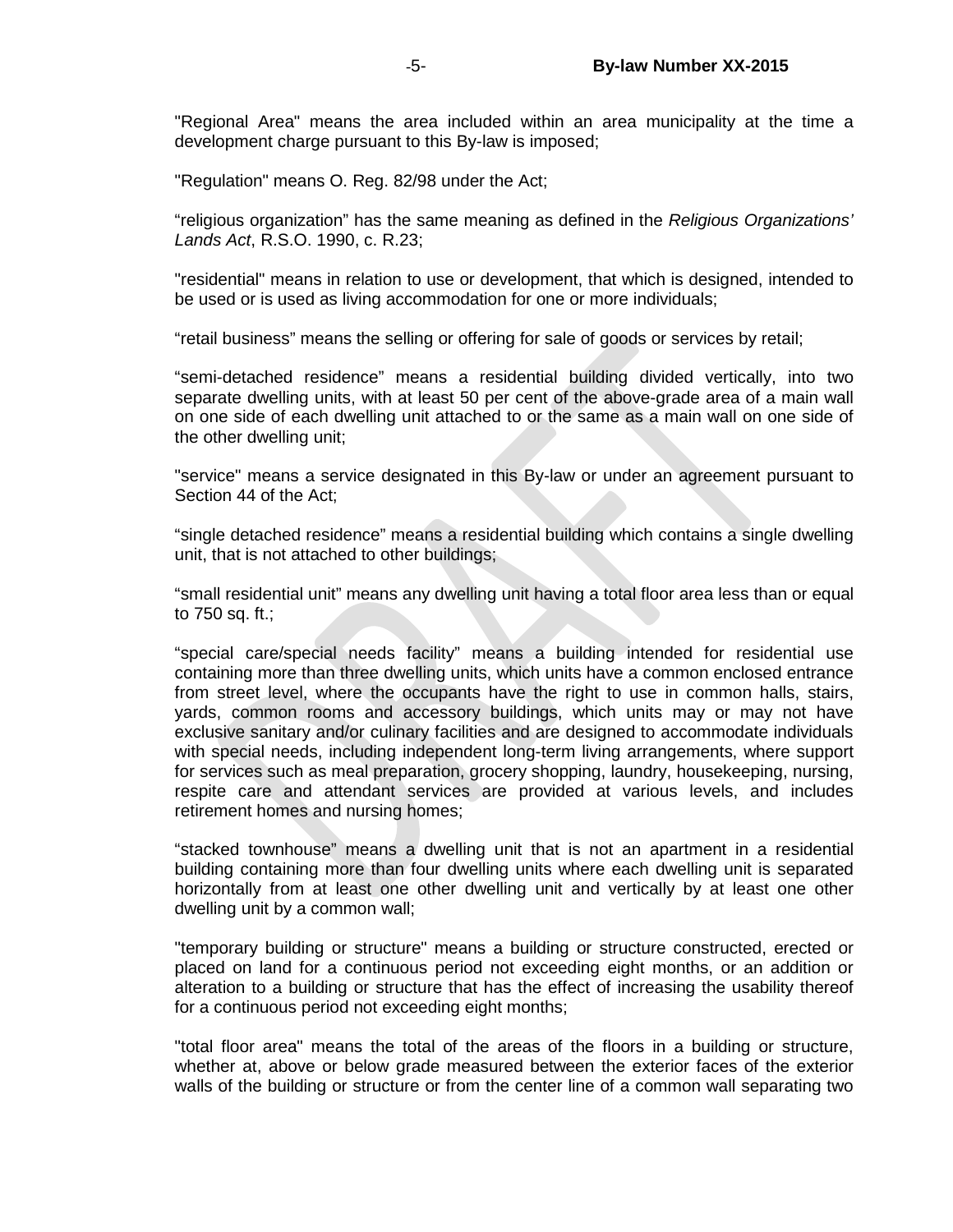uses, or from the outside edge of a floor where the outside edge of the floor does not meet an exterior or common wall; and

- (a) includes the floor area of a mezzanine and air-supported structure and the space occupied by interior walls and partitions;
- (b) excludes any parts of the building or structure used for mechanical equipment related to the operation or maintenance of the building or structure, stairwells, elevators, washrooms, and the parking of vehicles;
- (c) where a building or structure does not have any walls, the total floor area shall be the sum total of the area of land directly beneath the roof of the building or structure and the total areas of the floors in the building or structure; and
- (d) excludes the area of any self-contained structural shelf and rack storage facility permitted by the *Building Code Act*.

"townhouse" means a dwelling unit in a building which consists of more than two attached dwelling units, which are divided vertically above grade by a party wall at least five metres in length and at least two metres in height, and having a yard abutting at least two exterior walls of each dwelling unit, and includes stacked townhouses and back-to-back townhouses;

"triplex" means a building or structure that is divided horizontally into three separate dwelling units, at least two of which have a separate entrance through a common vestibule;

"truck terminal" means a building, structure or place where, for the purposes of a common carrier, trucks or transports are rented, leased, kept for hire, or stored, or parked for remuneration or from which trucks or transports are dispatched;

"university" has the same meaning as defined in Section 171.1 of the *Education Act*, R.S.O. 1990, c. E.2;

"use" means the use of land, a building or a structure.

# **2. Provisions Required Under Section 6 of the Act**

- (1) This By-law applies to the whole of the Regional Area and outside the Regional Area with respect to services of the Region that are provided outside of the Regional Area.
- (2) The rules developed under paragraph 9 of Sub-section 5(1) of the Act for determining if a development charge is payable in any particular case, and for determining the amount of the charge, are set forth in Sections 4 through 13 of this By-law.
- (3) How the rules referred to in Sub-section 2(2) apply to the re-development of land is set forth in Sections 1 ("development") and 10 of this By-law.
- (4) The express statement indicating how the rules provide for exemptions and for indexing of development charges are set forth in Sections 8, 9, 11, 12 and 13 of this By-law.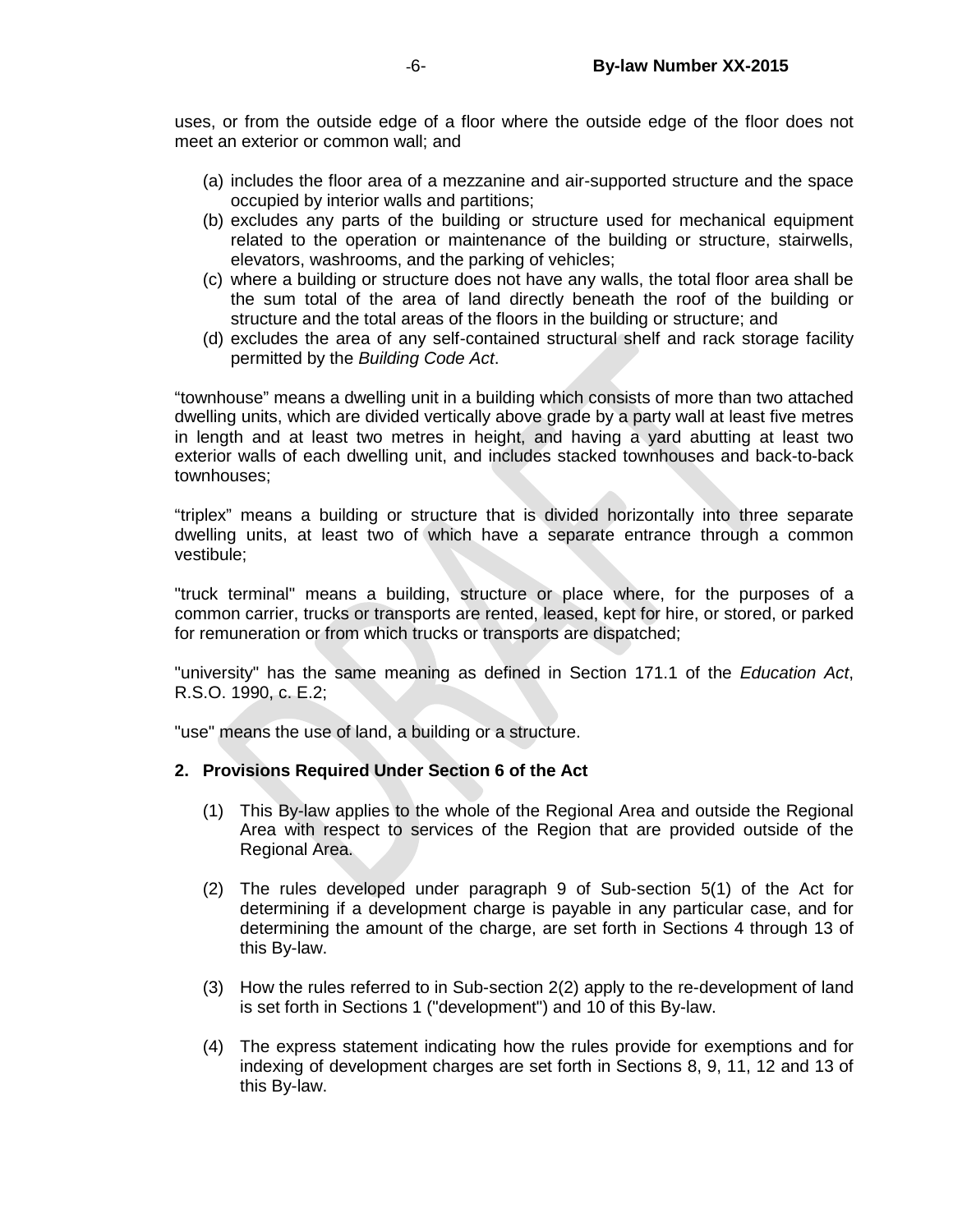# **3. Designation of Services**

- (1) The services for which development charges are imposed under this By-law are as follows:
	- a) roads;
	- b) wastewater;
	- c) water supply;
	- d) police;
	- e) long term care;
	- f) transhelp (transit for the disabled);
	- g) management and provision of social housing;
	- h) provision of domiciliary shelters;
	- i) paramedics;
	- i) growth studies;
- (2) Components of the development charges for services designated in Sub-section (1) are described in Schedules A, B(1) and B(2) to this By-law.

# **4. Development Charges Imposed**

- (1) Development charges are imposed against lands that are developed for a use other than an agricultural use if the development requires:
	- a) the passing of a By-law or of an amendment to a zoning By-law under Section 34 of the *Planning Act*;
	- b) the approval of a minor variance under Section 45 of the *Planning Act*;
	- c) a conveyance of land to which a By-law passed under Sub-section 50(7) of the *Planning Act* applies;
	- d) the approval of a plan of subdivision under Section 51 of the *Planning Act*;
	- e) a consent under Section 53 of *the Planning Act*;
	- f) the approval of a description under Section 50 of the *Condominium Act* or under Section 9 of the *Condominium Act,* 1998; or
	- g) the issuing of a permit under the *Building Code Act*, 1992 in relation to a building or structure.
- (2) No more than one development charge for each action described in Subsection 4(1) shall be imposed upon any land to which this By-law applies even though two or more of the actions described in Sub-section 4(1) are required for the land to be developed.
- (3) Despite Sub-section 4(2), and subject to this By-law and to Section 4 of the Act, if two or more of the actions described in Sub-section 4(1) occur at different times, additional development charges shall be imposed in respect of any increased or additional development permitted by such action, at the time that such action occurs.

# **5. Calculation of Development Charges**

(1) The development charge with respect to a development shall be calculated as follows: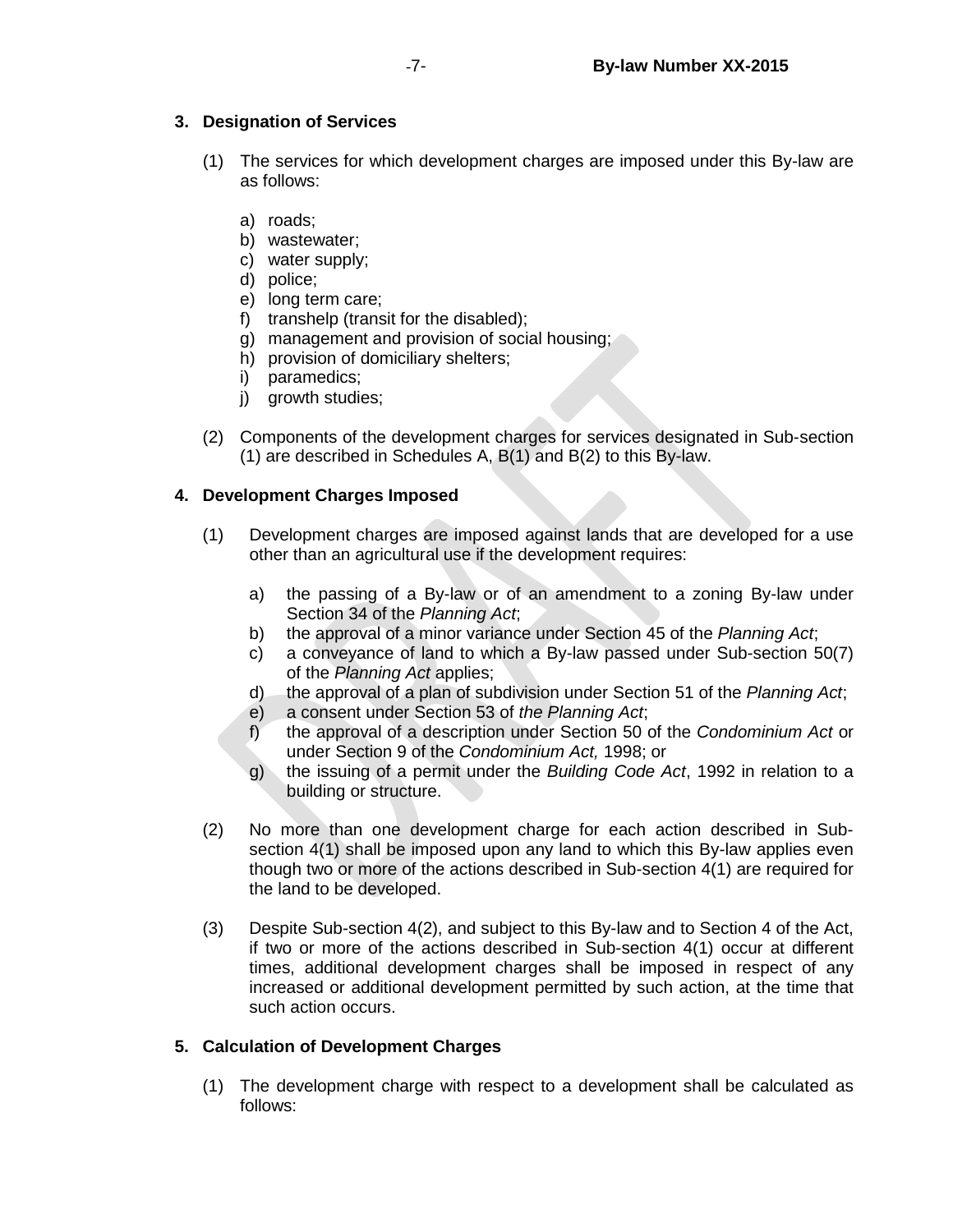- a) in the case of residential development, or the residential portion of a mixed use development, based upon the number and type of dwelling units; or
- b) in the case of non-residential development, or the non-residential portion of a mixed use development, based upon the total floor area of such development.
- (2) Amount of Charge Residential

The development charges described in Schedule A to this By-law are imposed on land developed for residential uses including dwelling units accessory to a non-residential use and, in the case of a mixed use building or structure, on the residential component of the mixed use building or structure, according to the type of residential use.

(3) Amount of Charge - Industrial

The development charges described in the second column of each table in Schedule B(1) to this By-law are imposed on land developed for industrial uses and, in the case of a mixed use building or structure, on the industrial component of the mixed use, and are calculated with respect to each of the services according to the total floor area of the industrial use.

(4) Amount of Charge - Non-Residential – Non-Industrial

The development charges described in the second column of each table in Schedule B(2) to this By-law are imposed on land developed for non-residential non-industrial uses and, in the case of a mixed use building or structure, on the non-residential - non-industrial component of the mixed use, and are calculated with respect to each of the services according to the total floor area of the nonresidential - non-industrial use.

- (5) Amount of Charge Reduction Where Water or Wastewater Services Are Not Available or Not Approved for Construction Within Two Years If either water or wastewater services or both are not available adjacent to any land within the Regional Area at the time a building permit is issued in respect of such land, and Regional Council has not at that time approved in principle the construction within the two years next following the year in which the building permit is issued of either water or wastewater services or both adjacent to such land, the development charge otherwise payable in respect of development on such land shall be reduced in an amount equal to the portion of the charge attributed to each such unavailable and unapproved service in the Schedules to this By-law.
- (6) It is not necessary that the amount of the development charge for a particular development be limited to the increase in capital costs, if any, that are attributable to that particular development.

# **6. Timing of Payment**

(1) The development charges imposed under this By-law shall be payable on the date that a permit under the *Building Code Act* is issued in relation to a building or a structure on the land to which the development charge applies.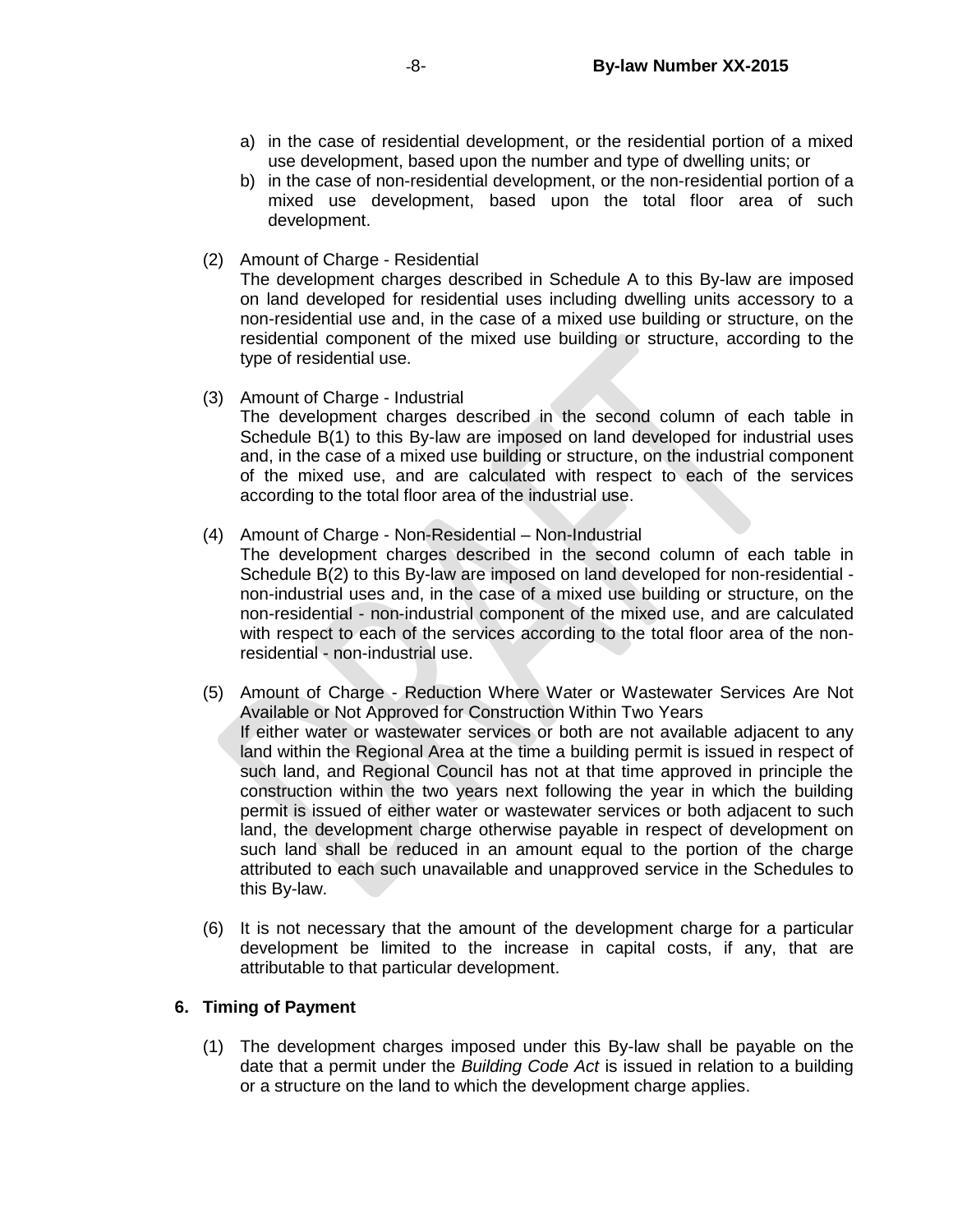- (2) Notwithstanding Sub-section 6(1), in the case of residential development that is not an apartment, the water services, wastewater services and roads services components of the development charges under this By-law shall be payable with respect to an approval of a plan of subdivision under Section 51 of the *Planning Act* or a consent under Section 53 of the *Planning Act* at the time of execution of the subdivision agreement or an agreement entered into as a condition of a consent.
- (3) If at the time of issuance of a building permit or permits for any residential development for which payments have been made pursuant to Sub-section (b), the total number and/or type of dwelling units for which building permits have been and are being issued is greater than that used for the calculation and payment referred to in Sub-section (b), an additional payment shall be required and shall be calculated by multiplying the applicable development charges for those services shown in Schedule "A" to this By-law, as may be appropriate, subject to the adjustments in Section 9 of this By-law, by the difference between the number and type of dwelling units for which building permits have been and are being issued and the number and type of dwelling units for which payments have been made pursuant to Sub-section (b) and this Sub-section.
- (4) If following the issuance of all building permits for all development in a subdivision and for all development in a block within that subdivision that had been intended for future development and for which payments have been made pursuant to Sub-section (b) and Sub-section 5(2), the total number and/or type of dwelling units for which building permits have been issued is less than that used for the calculation and payment referred to in Sub-section (b), a refund shall become payable by the Region to the person who originally made the payment referred to in Sub-section (b), which refund shall be calculated by multiplying the amounts of the development charges in effect at the time such payments were made by the difference between the number and type of dwelling units for which payments were made pursuant to Sub-section (b) and the number and type of dwelling units for which building permits were issued.
- (5) Sub-sections 6(3) and 6(4) shall apply with necessary modifications to a development for which development charges have been paid pursuant to a condition of consent or pursuant to an agreement respecting same.
- (6) Any refunds payable pursuant to Sub-sections 6(4) or 6(5) shall be calculated and paid without interest.
- (7) Notwithstanding any other provision of this By-law, the Region may, in accordance with Section 27 of the Act, enter into an agreement with a person who is required to pay a development charge providing for all or any part of a development charge to be paid before or after it would otherwise be payable.
- (8) Where a development charge applies to land in relation to which a building permit is required, no building permit shall be issued until the development charge has been paid in full.
- (9) Where a development requires an approval described in Section 4 of this By-law after the issuance of a building permit and no development charge was paid at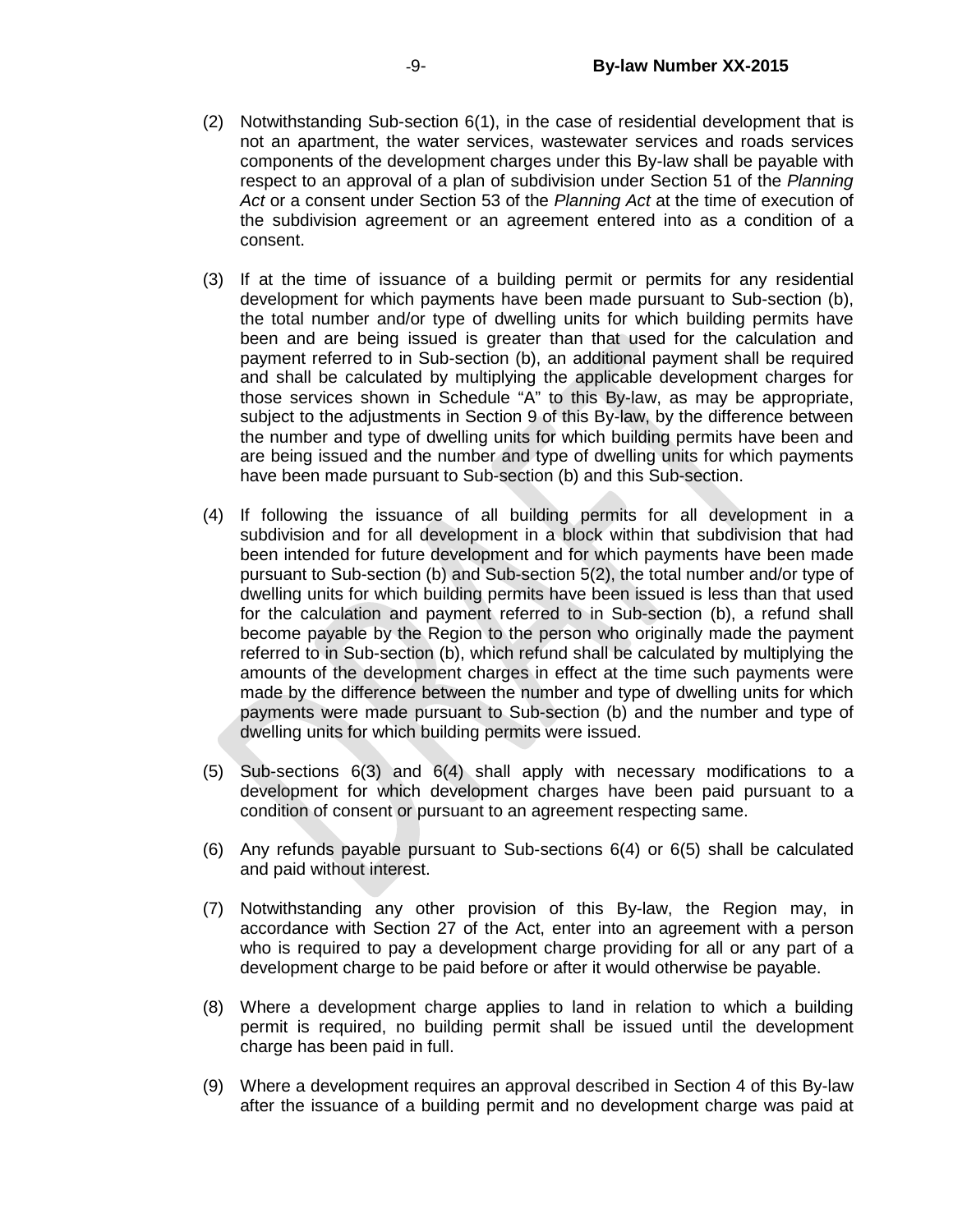the time of issuance of the building permit, the development charge shall be paid prior to the granting of the approval required under Section 4.

- (10) Where a development requires a further approval described in Section 4 of this By-law after the issuance of a building permit and a development charge has been paid under the transition provisions of Section 13 of this By-law, which transition period has since expired, then additional development charges will be payable such that the total development charge imposed is the amount that would have been charged had the building permit been issued on the date of the granting of the further approval required under Section 4.
- (11) Without limiting the authority of the Region to enter into any other agreement, the Region's Chief Financial Officer is hereby authorized to enter into agreements providing for the payment of all or any part of a non-residential – non-industrial development charge before or after it would otherwise be payable, pursuant to Section 27 of the Act, provided that the following conditions are met:
	- a) security is provided in an amount and having form and content that is satisfactory to the Chief Financial Officer, to be realized or drawn upon in the event that the owner does not pay the charge;
	- b) the agreement contains provisions to index the development charges payable by the semi-annual Development Charges rate adjustment under Section 9;
	- c) the period of the deferral does not exceed four years commencing from the signing of the agreement; and
	- d) a non-refundable administration fee of \$500 is paid by the person requesting the agreement to cover costs associated with preparing and monitoring the agreement.
- (12) Without limiting the authority of the Region to enter into any other agreement, the Region's Chief Financial Officer is hereby authorized to enter into agreements providing for the payment of all or any part of an industrial development charge before or after it would otherwise be payable, pursuant to Section 27 of the Act.
- (13) In any agreement made under Sub-section 6(12) of this By-law, the Chief Financial Officer may in his or her discretion require that the owner provide to the Region, or to the Treasurer of the lower tier municipality in which the lands are located, security in an amount and having a form and content satisfactory to the Chief Financial Officer, and to maintain and supplement such security as required, to be drawn upon in the event that there is a change in the use of the building or structure from an industrial use to a non-residential - non-industrial use within such period of time as is provided for in the agreement referred to in Sub-section 6(12) of this By-law.
- (14) Any security provided pursuant to Sub-section 6(13) may be drawn upon to secure the payment of any increased development charge required as a result of a change in the use of the building or structure.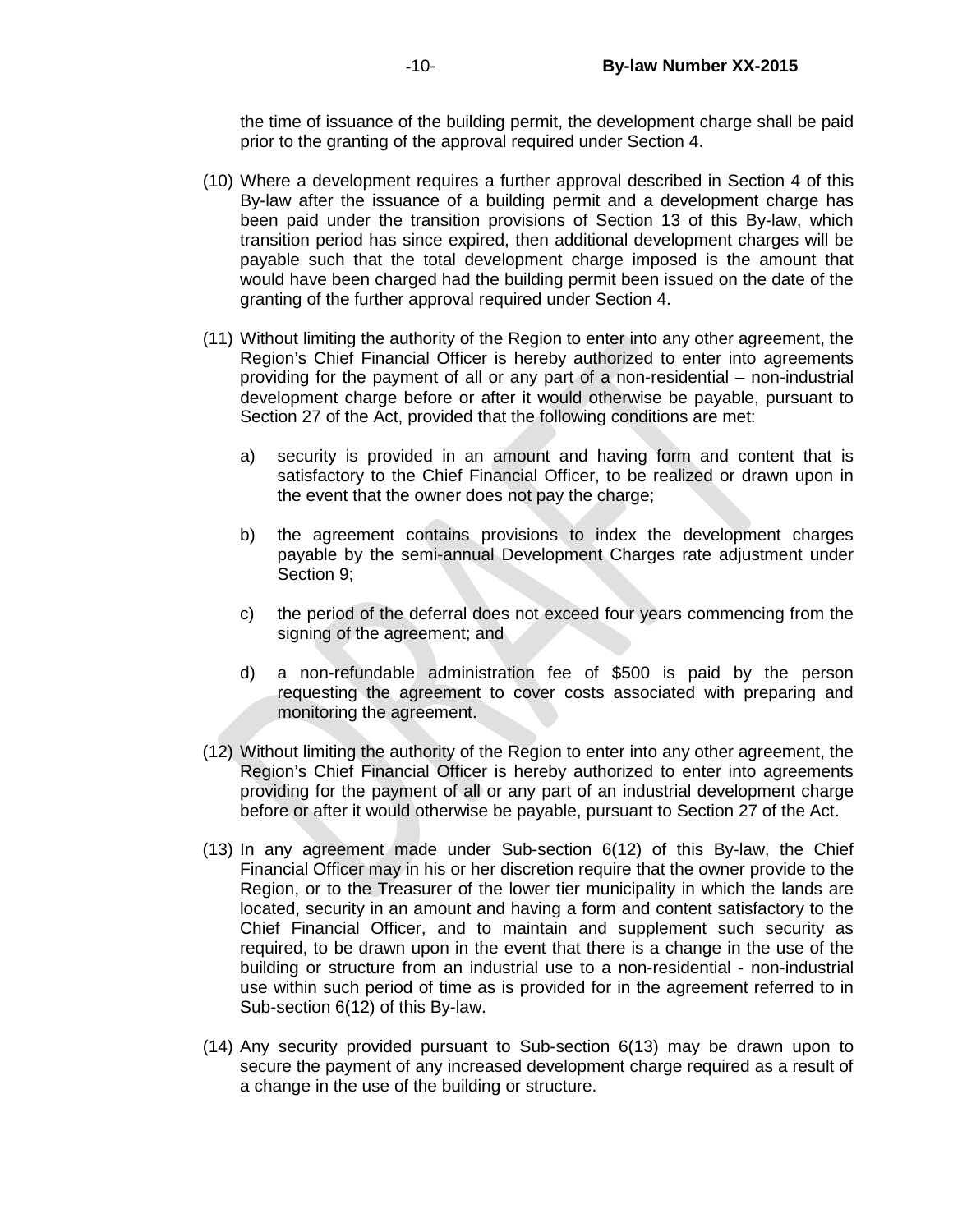# **7. Undetermined Uses**

- (1) If at the time a building permit is issued, the use of a non-residential building or structure has not been determined as between industrial or non-residential – non-industrial, the owner, at the Region's discretion, may be permitted to pay development charges in an amount equal to the lowest rate among the candidate uses, provided that the owner shall also submit, maintain, and if required supplement a non-revocable letter of credit, or other form of security, in an amount and upon terms satisfactory to the Chief Financial Officer, to be realized upon by the Region in the event that the building or structure is later determined by the Region to have a use that attracts a higher applicable development charge rate.
- (2) Where the Region requires the payment of development charges at the nonresidential – non-industrial rate in accordance with the Schedule B(2) rate under Sub-section 7(1), the amount payable shall be the amount calculated at the rate or rates in effect at the later of the date of issuance of the building permit and the date that the payment of the development charges is received.
- (3) Where the Region determines that the building or structure is an industrial use, the security provided to the Region pursuant to Sub-section 7(1) of this By-law shall be refunded or returned to the owner to the extent such security is not required under Sub-sections 7(1) and 7(2).
- (4) The security provided to the Region pursuant to Sub-section 7(1) of this By-law, shall be increased annually forthwith upon demand by the Region to ensure that the security is adequate to satisfy the owner's potential liability for development charges pursuant to Sub-sections 7(1) and 7(2).
- (5) In order for a building or structure to be deemed on an interim basis to be an industrial use for the purpose of this section, more than 50 percent of the total floor area of the building or structure must be used for industrial purposes, as determined by the Region.

# **8. Temporary Buildings or Structures**

- (1) No development charge is imposed under this By-law in respect of a temporary building or structure so long as its status as a temporary building or structure is maintained in accordance with the provisions of this By-law.
- (2) Upon application being made for the issuance of a permit under the *Building Code Act* in relation to a temporary building or structure on land to which a development charge applies, the Chief Financial Officer may require that the owner enter into an agreement providing for the payment of all or any part of the development charge before or after it would otherwise be payable, pursuant to Section 27 of the Act which agreement may provide that the owner submit security satisfactory to the Chief Financial Officer, to be realized upon in the event that the temporary building or structure becomes protracted and development charges thereby become payable.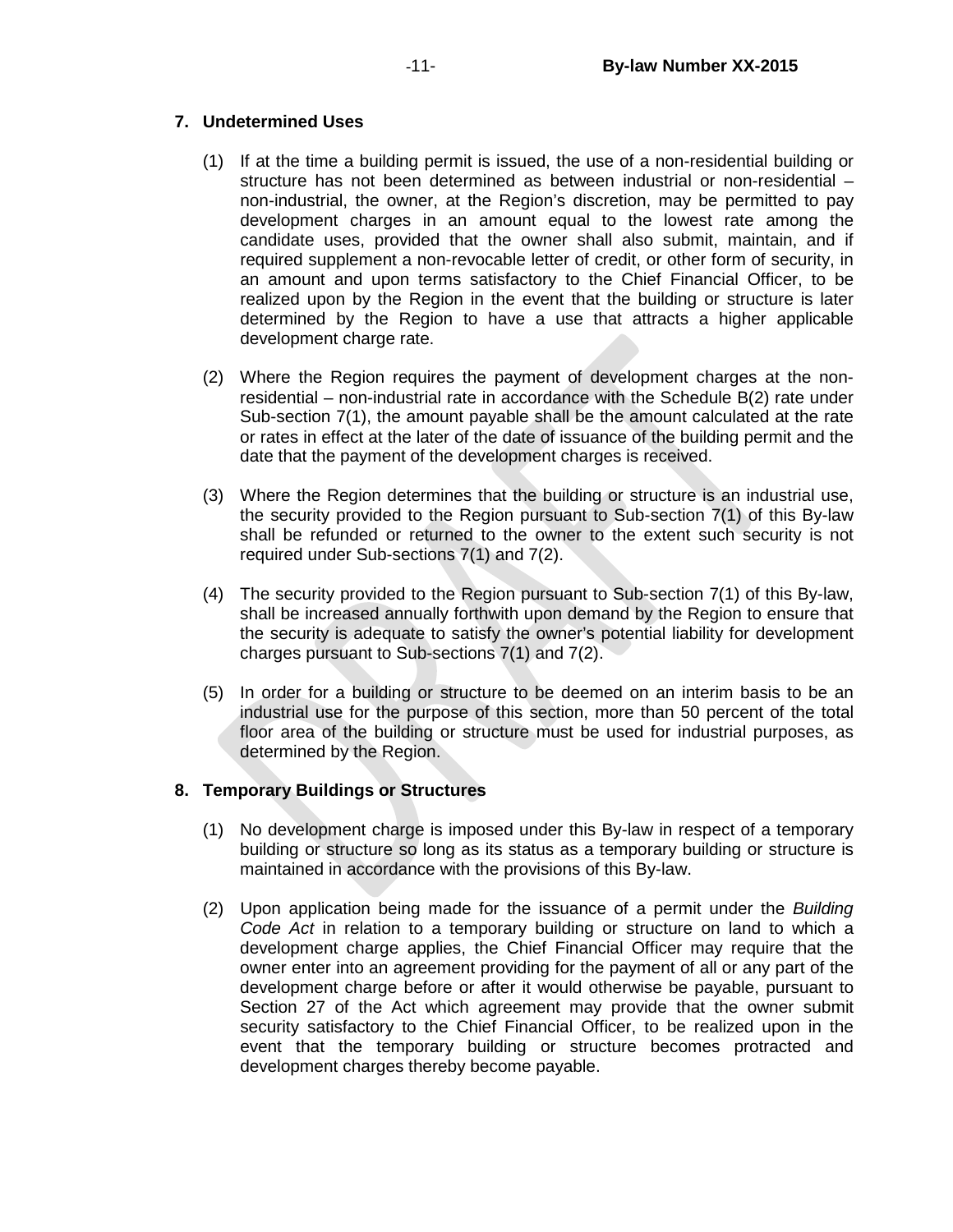(3) In the event that a temporary building or structure becomes protracted, it shall be deemed not to be, nor ever to have been, a temporary building or structure and, subject to any agreement pursuant to Sub-section 6(2) of this By-law, development charges under this By-law shall become payable forthwith.

#### **9. Indexing**

The development charges as set out in the schedules to this By-law shall be adjusted without amendment to this By-law semi-annually on February 1st and August 1st in each year, commencing February 1st, 2016, in accordance with the Statistics Canada Quarterly, Non-Residential Building Construction Price Index (CANSIM Table 327- 0043) with the base index value being that in effect on August 1, 2015.

## **10. Redevelopment**

- (1) The rules applicable to development under this By-law are also applicable to redevelopment, subject to Sub-section 10(2) of this By-law.
- (2) Notwithstanding any other provision of this By-law, where, as a result of the redevelopment of land, a building or structure existing on the same land prior to the date of payment of development charges in respect of the redevelopment, has been demolished or converted to another use in whole or in part on or after November 6, 1991, the development charges otherwise payable with respect to the redevelopment shall be reduced by the aggregate of the following amounts:
	- a) where an industrial use is being redeveloped: an amount calculated by multiplying the development charge under Sub-section 5(3) respectively by the industrial total floor area that has been demolished or converted to another use;
	- b) where a non-residential non-industrial use is being redeveloped: an amount calculated by multiplying the development charge under Subsection 5(4) by the non-residential – non-industrial total floor area that has been demolished or converted to another use;
	- c) where a residential use is being redeveloped for a residential use: an amount calculated by multiplying the development charge under Subsection 5(2) by the number, according to type of dwelling units that have been demolished or converted to another use;
	- d) where a residential use is being redeveloped for a non-residential use: an amount calculated by multiplying that part of the development charge under Sub-section 5(2) and Schedule A which is attributable to water supply, wastewater, regional roads, growth studies and police services by the number, according to type, of dwelling units that have been demolished or converted to another use; and
	- e) where the development would have been exempt prior to the redevelopment or change of use, no credit shall be allowed;

provided that evidence satisfactory to the Chief Financial Officer is provided as to the total floor area or type and number of dwelling units that have been demolished or converted to another use and provided the amount of any credit hereunder shall not exceed, in total or in the aggregate, the amount of the development charges otherwise payable with respect to the redevelopment.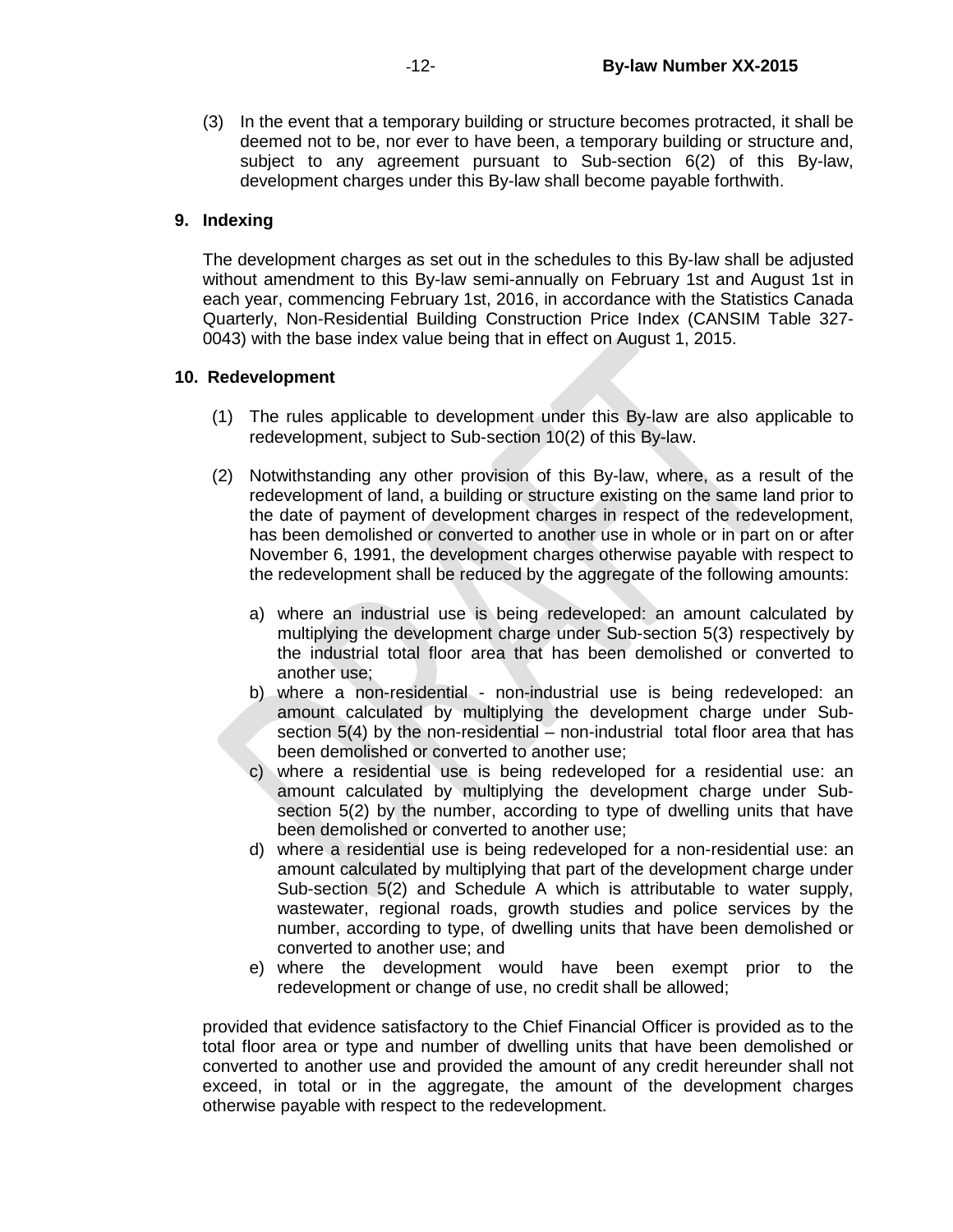# **11. Exemptions**

- (1) Despite any other provision of this By-law, no development charge is imposed under this By-law respecting:
	- a) land used as a hospital;
	- b) land owned by and used only for the purposes of the Region, the area municipalities or local boards;
	- c) land owned by a district school board and used only for district school board purposes;
	- d) land owned by a college or university and used only for the purposes of a college or university;
	- e) that portion of a building or structure, limited to not more than one room, owned by a religious organization which is reserved for the conduct of group worship, services or rites;
	- f) land owned by an agricultural society and used only for the purposes of an agricultural society;
	- g) the development of land by the installation of a mobile temporary sales trailer.
- (2) No development charge is imposed under this By-law in respect of land developed for an agriculture use.

## **12. Industrial Expansion Exemption**

- (1) Despite any other provision of this By-law the terms "existing industrial building" and "floor area" shall, for the purpose of the interpretation of this By-law in connection with Section 4 of the Act (exemption for the enlargement of the gross floor area of an existing industrial building), have the meanings defined for them in the Regulation.
- (2) For the purpose of interpreting the definition of "existing industrial building" contained in the Regulation, regard shall be had for the classification of the lands in question pursuant to the *Assessment Act* and in particular:
	- a) whether the lands fall within a tax class such that taxes on the lands are payable at the industrial tax rate;
	- b) whether more than 50 percent of the gross floor area of the building or structure has an industrial property code for assessment purposes.
- (3) Subject to Sub-section 12(2)(b), distribution centres, warehousing, the bulk storage of goods and truck terminals shall be considered industrial uses.
- (4) For the purpose of the application of Section 4 of the Act to the operation of this By-law:
	- a) the gross floor area of an existing industrial building shall be calculated as it existed prior to the first enlargement in respect of that building for which an exemption under Section 4 of the Act is sought; and
	- b) the enlargement of the gross floor area of the existing building:
		- i) shall be attached to the existing industrial building;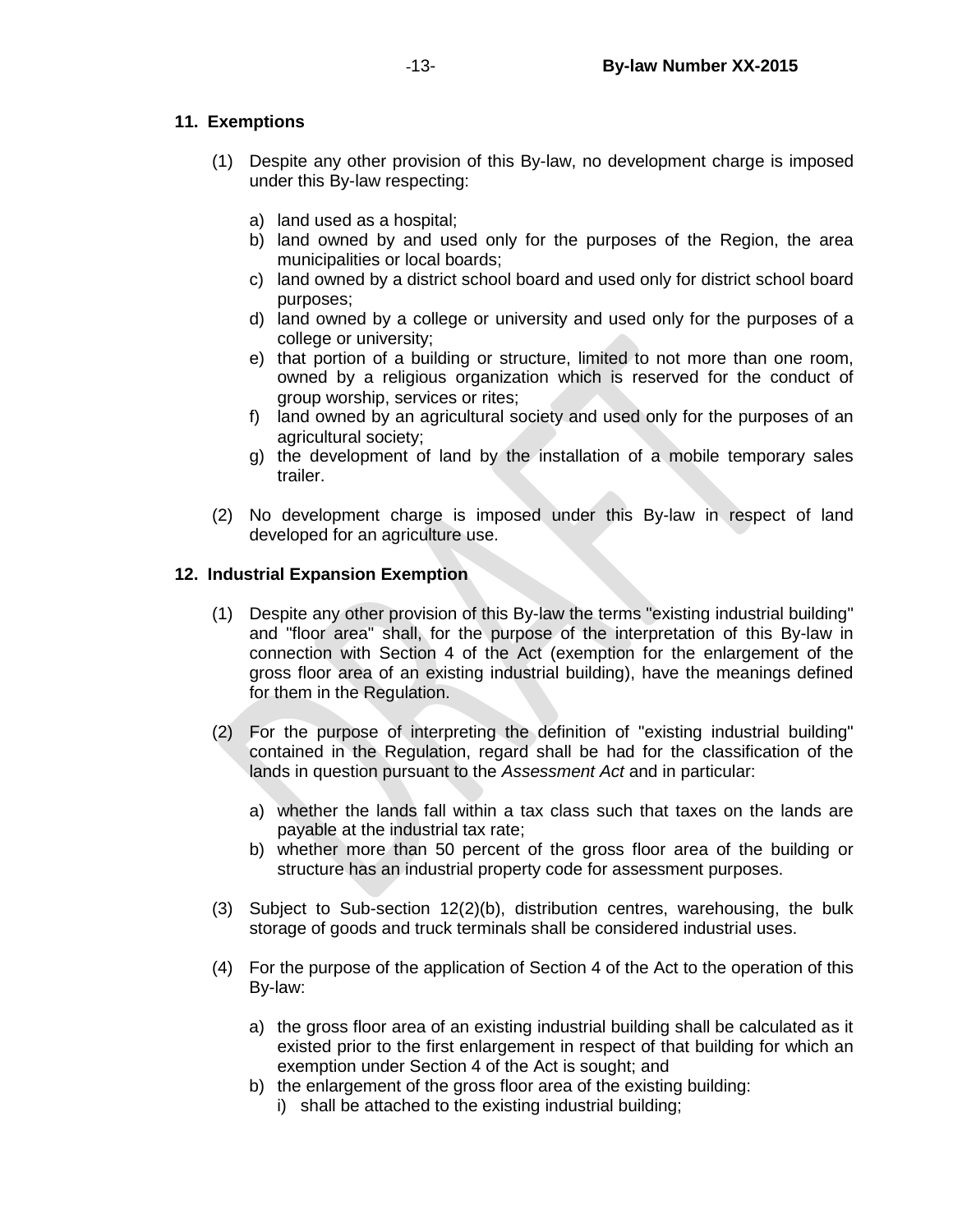- ii) shall not be attached to the existing industrial building by means only of any one or more tunnel, bridge, canopy, corridor or other passageway, shared below grade connection, foundation, footing or parking facility;
- iii) shall have an industrial use as set out in this By-law; and
- iv) shall otherwise qualify as a bona fide increase in the size of the existing building.

 $\mathcal{L}$  .

#### **13. Schedules**

The following schedules to this By-law are hereby enacted and form an integral part of this By-law:

| Schedule A    | - Development Charge Rates - Residential                      |
|---------------|---------------------------------------------------------------|
| Schedule B(1) | - Development Charge Rates - Industrial                       |
| Schedule B(2) | - Development Charge Rates – Non-Residential - Non-Industrial |

## **14. By-law Registration**

A certified copy of this By-law may be registered in the By-law register in the Land Registry Office against any or all lands in the Regional area and may be registered against title to any land to which this By-law applies.

## **15. Date in Force**

Regional By-law 79-2012 is repealed and this By-law comes into force and effect on August 1, 2015 save and except for Sub-sections  $6(2)$ ,  $6(3)$ ,  $6(4)$ ,  $6(5)$  and  $6(6)$  of this By-law which shall come into force on December 1, 2015.

#### **16. Interpretation**

- (1) All words defined in the Act or the Regulation have the same meaning in this By-law as they have in the Act or the Regulation unless they are defined differently in this By-law.
- (2) All references to the provisions of any statute or regulation or to the Ontario Building Code contained in this By-law shall also refer to the same or similar provisions in the statute or regulation or code as amended, replaced, revised or consolidated from time to time.

#### **17. Severability**

If for any reason any provision, section, sub-section or paragraph of this By-law is held invalid, it is hereby declared to be the intention of Council that all the remainder of this By-law shall continue in full force and effect until repealed, re-enacted or amended.

#### **18. Short Title**

This By-law may be referred to as the Region of Peel Development Charges By-law, 2015.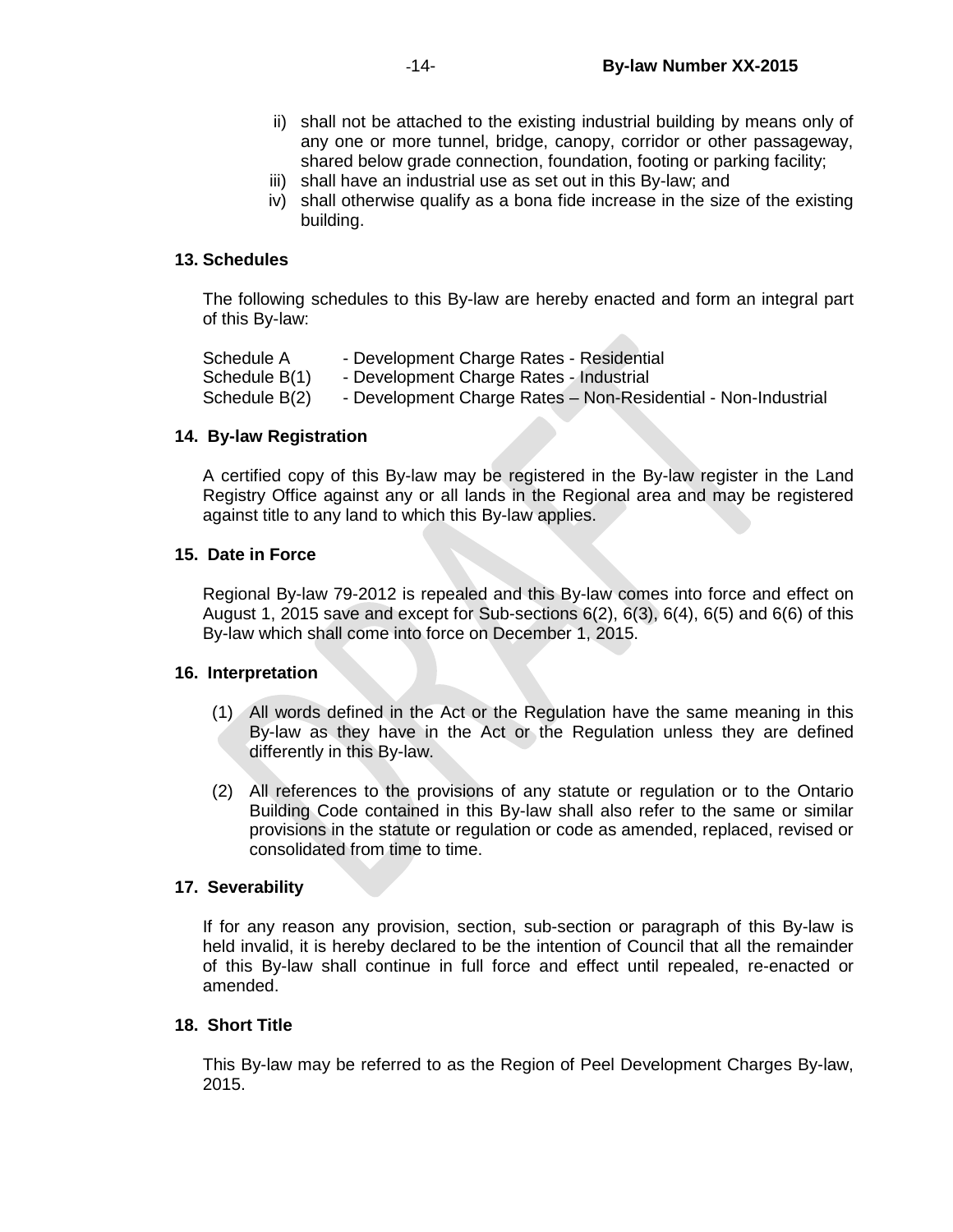READ THREE TIMES AND PASSED IN OPEN COUNCIL this 9<sup>th</sup> day of July, 2015.

| Regional Clerk | Regional Chair |
|----------------|----------------|
|                |                |
|                |                |
|                |                |
|                |                |
|                |                |
|                |                |
|                |                |
|                |                |
|                |                |
|                |                |
|                |                |
|                |                |
|                |                |
|                |                |
|                |                |
|                |                |
|                |                |
|                |                |
|                |                |
|                |                |
|                |                |
|                |                |
|                |                |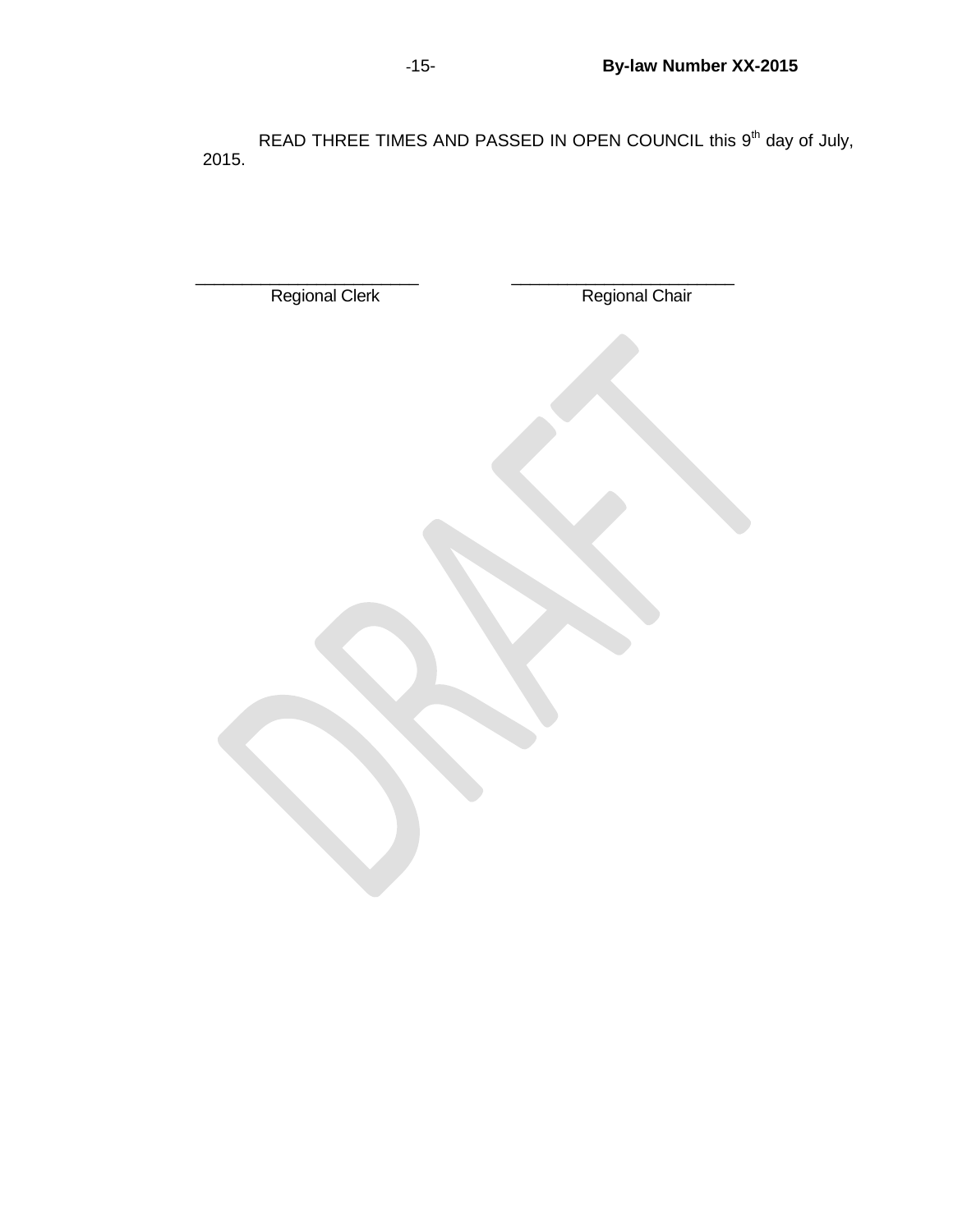# **Schedule A to By-law XX-2015 SCHEDULE A**

# **DEVELOPMENT CHARGE RATES – RESIDENTIAL EFFECTIVE AUGUST 1, 2015\***

| <b>REGION OF PEEL</b><br><b>RESIDENTIAL DEVELOPMENT CHARGE RATES</b><br>(ALL UNITS IN \$ PER DWELLING UNIT) |                                                       |                                  |                                           |                                    |
|-------------------------------------------------------------------------------------------------------------|-------------------------------------------------------|----------------------------------|-------------------------------------------|------------------------------------|
| <b>PROGRAM</b>                                                                                              | <b>SINGLE</b><br>&<br><b>SEMI-</b><br><b>DETACHED</b> | <b>APARTMENT</b><br>$($ >750 sf) | <b>SMALL UNIT</b><br>$(<=750 \text{ sf})$ | <b>OTHER</b><br><b>RESIDENTIAL</b> |
| <b>WATER SUPPLY</b>                                                                                         | 24,671.00                                             | 15,100.00                        | 9,987.00                                  | 20,212.00                          |
| <b>WASTE WATER</b>                                                                                          | 11,562.00                                             | 7,077.00                         | 4,681.00                                  | 9,472.00                           |
| <b>REGIONAL ROADS</b>                                                                                       | 11,261.00                                             | 6,892.00                         | 4,559.00                                  | 9,226.00                           |
| <b>POLICE SERVICES - PRP</b>                                                                                | 461.00                                                | 282.00                           | 187.00                                    | 378.00                             |
| <b>LONG TERM CARE</b>                                                                                       | 138.00                                                | 84.00                            | 56.00                                     | 113.00                             |
| <b>TRANSHELP</b>                                                                                            | 4.00                                                  | 2.00                             | 2.00                                      | 3.00                               |
| <b>SOCIAL HOUSING</b>                                                                                       | 618.00                                                | 378.00                           | 250.00                                    | 506.00                             |
| <b>SHELTERS</b>                                                                                             | 90.00                                                 | 55.00                            | 36.00                                     | 74.00                              |
| <b>AMBULANCE</b>                                                                                            | 131.00                                                | 80.00                            | 53.00                                     | 107.00                             |
| <b>GROWTH STUDIES</b>                                                                                       | 75.00                                                 | 46.00                            | 30.00                                     | 61.00                              |
| <b>TOTAL</b>                                                                                                | 49,011.00                                             | 29,996.00                        | 19,841.00                                 | 40,152.00                          |

| <b>TOWN OF CALEDON</b><br><b>RESIDENTIAL DEVELOPMENT CHARGE RATES</b><br>(ALL UNITS IN \$ PER DWELLING UNIT) |                                                       |                                  |                                           |                                    |
|--------------------------------------------------------------------------------------------------------------|-------------------------------------------------------|----------------------------------|-------------------------------------------|------------------------------------|
| <b>PROGRAM</b>                                                                                               | <b>SINGLE</b><br>ጼ<br><b>SEMI-</b><br><b>DETACHED</b> | <b>APARTMENT</b><br>$($ >750 sf) | <b>SMALL UNIT</b><br>$(<=750 \text{ sf})$ | <b>OTHER</b><br><b>RESIDENTIAL</b> |
| <b>RATE WITHOUT PRP</b>                                                                                      | 48,550.00                                             | 29,714.00                        | 19,654.00                                 | 39,774.00                          |
| POLICE - O.P.P.                                                                                              | 0.00                                                  | 0.00                             | 0.00                                      | 0.00                               |
| <b>TOTAL</b>                                                                                                 | 48,550.00                                             | 29,714.00                        | 19,654.00                                 | 39,774.00                          |

 $*$  ALL RATES SUBJECT TO BI-ANNUAL INDEXING ON FEBRUARY 1 $^{\text{Si}}$  AND AUGUST 1 $^{\text{Si}}$  OF EACH YEAR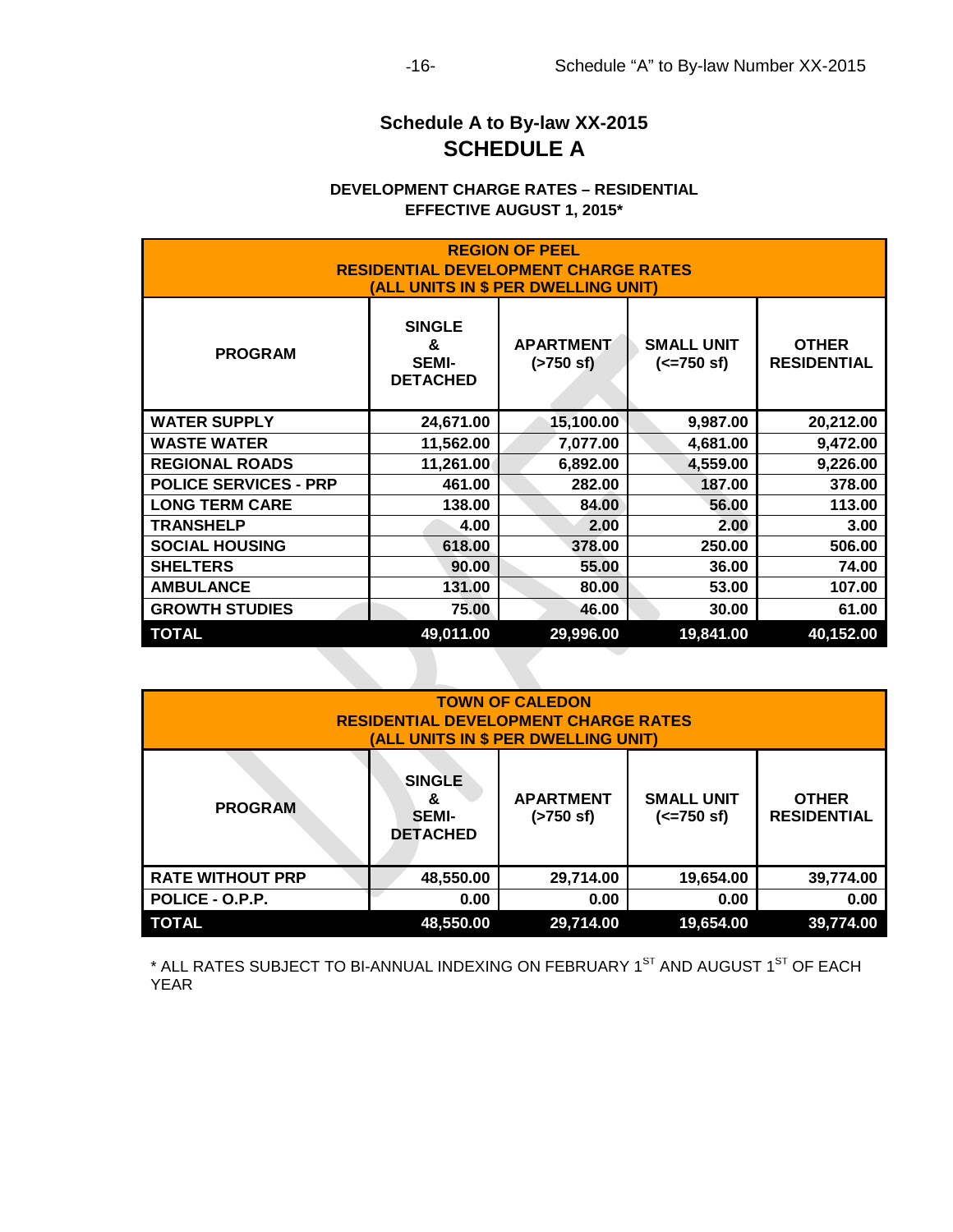# **Schedule B(1) to By-law XX-2015 SCHEDULE B(1)**

# **DEVELOPMENT CHARGE RATES – INDUSTRIAL EFFECTIVE AUGUST 1, 2015\***

| <b>REGION OF PEEL</b><br><b>DEVELOPMENT CHARGE RATES</b><br><b>INDUSTRIAL</b> |                                           |  |
|-------------------------------------------------------------------------------|-------------------------------------------|--|
| <b>PROGRAM</b>                                                                | <b>DEVELOPMENT</b><br>CHARGE $($ per m2)$ |  |
| <b>WATER SUPPLY</b>                                                           | 74.26                                     |  |
| <b>WASTE WATER</b>                                                            | 35.65                                     |  |
| <b>REGIONAL ROADS</b>                                                         | 23.31                                     |  |
| <b>POLICE SERVICES - PRP</b>                                                  | 1.32                                      |  |
| <b>GROWTH STUDIES</b>                                                         | 0.37                                      |  |
| TOTAL<br>134                                                                  |                                           |  |

| <b>TOWN OF CALEDON</b>          |                                           |  |
|---------------------------------|-------------------------------------------|--|
| <b>DEVELOPMENT CHARGE RATES</b> |                                           |  |
| <b>INDUSTRIAL</b>               |                                           |  |
| <b>PROGRAM</b>                  | <b>DEVELOPMENT</b><br>CHARGE $($ per m2)$ |  |
| <b>RATE WITHOUT PRP</b>         | 133.59                                    |  |
| POLICE - O.P.P.                 | 0.00                                      |  |
| TOTAL                           | 33.59                                     |  |

\* ALL RATES SUBJECT TO BI-ANNUAL INDEXING ON FEBRUARY 1 $^{\rm ST}$  AND AUGUST 1 $^{\rm ST}$  OF EACH **YEAR**